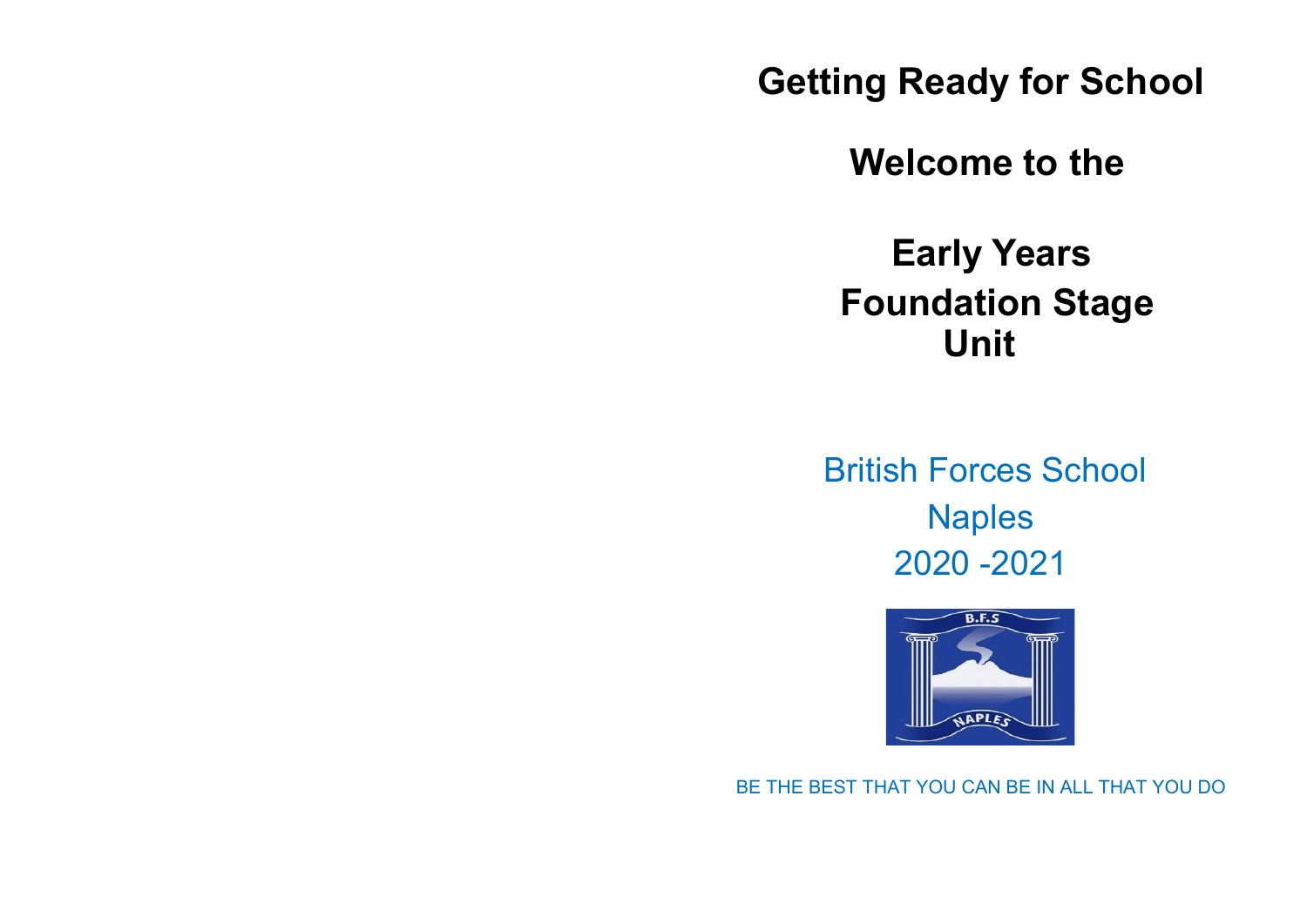

**Getting ready for School**

Welcome to our Early Years Foundation Stage (EYFS) Unit. Starting school is a huge step for you and your child; we hope this booklet will give you some useful information and advice to make the process easier for both you and your child as they join the EYFS Unit at BFS Naples. Please ask us if there are any questions you would like answered or if there is any help we may be able to give you.

Please encourage your child to look forward to coming to school. We will be working hard to help your child to feel happy. It is important that we get to know you, and that you have confidence in us, so that your child is aware that we work together. The education of your child is seen as a partnership between the school and yourself. If we work together, then the advantages for your child's learning are enormous.

If possible, try to arrange for your child to be used to being away from you for some part of the day, so that he/she is used to this before starting school.

Encourage your child towards independence and help him/her to:

- dress/undress him/herself
- change from shoes to plimsolls and vice versa, getting them on the right feet.
- put on and take off socks
- fasten buckles and tie laces as soon as possible
- hang clothes on a peg or hanger
- be able to ask to go to the toilet, cope with this and always wash his/her hands afterwards.

### **Library books.**

The children will also bring home a l free choice book from the class library to share with you; this will be changed once a week. This book is to encourage the children to read and take interest from both fiction and nonfiction books and may be a book that they cannot read independently.

## **Super School Rules**

These are the rules the Foundation Unit is run by. They are the same as the rest of the school. We share these rules regularly.

We use kind hands and kind feet

- We respect everyone and everything
- We always try our best
- We are polite and use good manners
- We are honest

Once again, our priory is to make your child's experience of starting school a happy and memorable time. Please feel free to discuss any of these items with us, or see us if you have any queries or concerns.

Best Wishes from the Foundation Stage Team

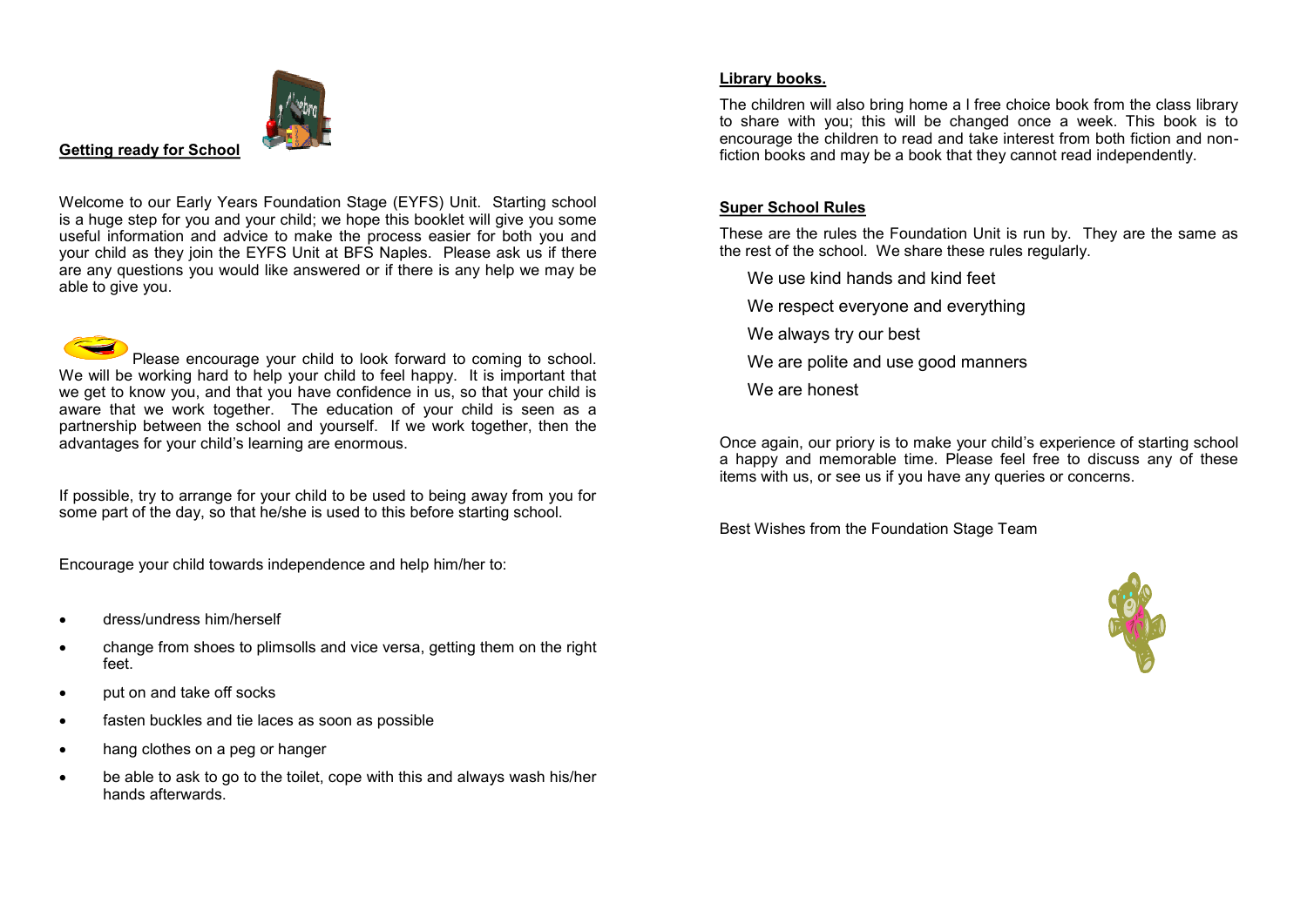# **Reading books**



FS1: In your child's bag there will be a reading record in which we ask you to write any comments about the books that they will bring home to share with you once a week. Most of the first stage of reading is to encourage enjoyment, confidence and imagination

in the use of books. Please do not worry about when this happens for your child as it happens at different ages for all children.

FS2: The children will bring home a book to 'read' with you. This might be a book that you share and take turns in reading. . The reading record is a chance to note when you or the FS2 staff have read with your child. Please use this record book to note anything else that you feel important that day.

Please could you talk to your child about the layout of a book, i.e., the front/ back cover, the title, the authors name and how to turn the pages? As you both look through the book, it would be great if you could encourage your child to talk about the pictures, tell their own story using the pictures and guess what they think may happen next. This helps your child to understand story language and the sequence of a story. By asking your child questions about the story and what they think will happen, you can help them to understand the story they are telling/ reading, as opposed to just going through the motions.

Once your child is reading books, we would appreciate it if you could encourage them to sound out words, i.e. c-a-t says cat. Some words can't be sounded out, for example, the, you and was, if you could explain this to your child and encourage them to learn them by sight. We will also send home a sounds book for the children to practice. This is a way of multi-sensory teaching to make it easier for the child to remember. Each sound has a story, an action and a song. We will send home the actions so that you can help your child along. Again please do not force your child to do this; everything in the foundation stage should be fun.

# **Early Years Foundation Stage.**

FS1 can take children from the term after their third birthday until they are ready to start in FS2, the school year in which they become five.

Foundation Stage 1 and 2 are located in a purpose built area of the old school site., situated next to the Year 1/2 classroom.



### **School times.**

FS1 start the day at 8.30 and finishes at 11.30.

The doors will be open at 8.15 and children are able to access the setting from this time.

FS2 start the day at 8.25 and finish at 15.05 . Children are also able access the classroom from 8.15.

During the last half term of the summer term FS2 starts at 8.25 and finishes at 13.00. This is called Summer Hours due to the high temperatures at this time of year. This is for the whole of the school.

# **Morning Routine**

Please encourage your child to enter the classroom by themselves if they are able to. This helps them to become independent and reduces congestion in the cloakroom. Foundation Stage staff will be available to welcome children and to speak to parents at the double doors.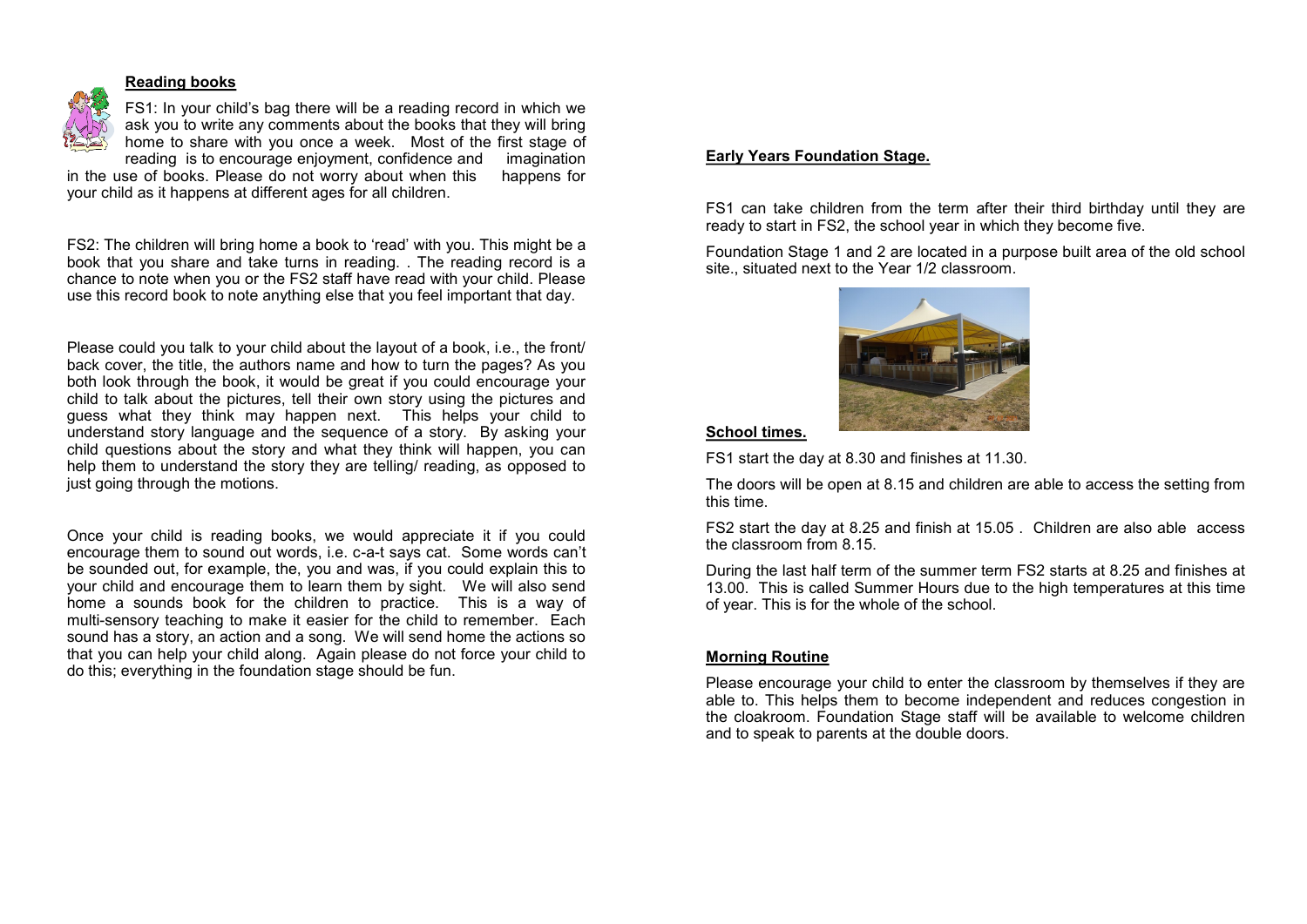### **Collection Routine**

FS1—the children will walk up to the pedestrian entrance to the school site , where they can be collected.

FS2: Please come to the main double doors to the building and wait for collection

#### **School Uniform**:

FS 1 – Parental choice; children can wear their own clothes or school uniform.

FS2 - Uniform is expected.

## *Boys*

School sweatshirt

White polo shirt

Grey black or navy shorts or trousers

### *Girls*

School sweatshirt

White polo shirt

Grey black or navy shorts, trousers, skirt or pinafore. In the summer the girls can wear a blue gingham dress.

In FS1, please do not dress your child in their best clothes to come to school. Please dress your child in clothes that are easy for them to manage. We do have a lot of messy play in the Foundation Setting and while we try to keep the children's clothes clean, accidents do happen.

Once the sun comes out we ask that all children bring a sunhat, and when the clouds start to appear please make sure that they bring a coat as we do go outside in all weathers.

When you are unpacking your shopping, ask your child to help. Discuss the shapes of the containers, tins and packets, and how they would best fit on the shelves. When you are baking at home, encourage your child to measure out the ingredients, discussing the amounts (for example, we need 1 cup of water and 100g of flour). At bath time, let your child play with different shaped/ sized containers. Talk about which holds the most/ least water, how many cups fill the bottle?

# **Literacy (English)**

There are lots of games and songs that will encourage your child to learn letter names and the sounds they make, for example eye-spy, nursery rhymes and action songs and singing the alphabet song.

### **Letter names/ sounds - Phonics**



Each day, we engage in phonics sessions following Read,

Write Inc. phonics. We also utilise lots of opportunities throughout the day to have fun with sounds. We use rhythm and rhyme in classroom routines and practise orally segmenting (splitting up) and plending sounds to make words. There will be regular opportunities for parents to attend workshops which will help to explain how phonics is taught and can be supported at home.

### **Writing**

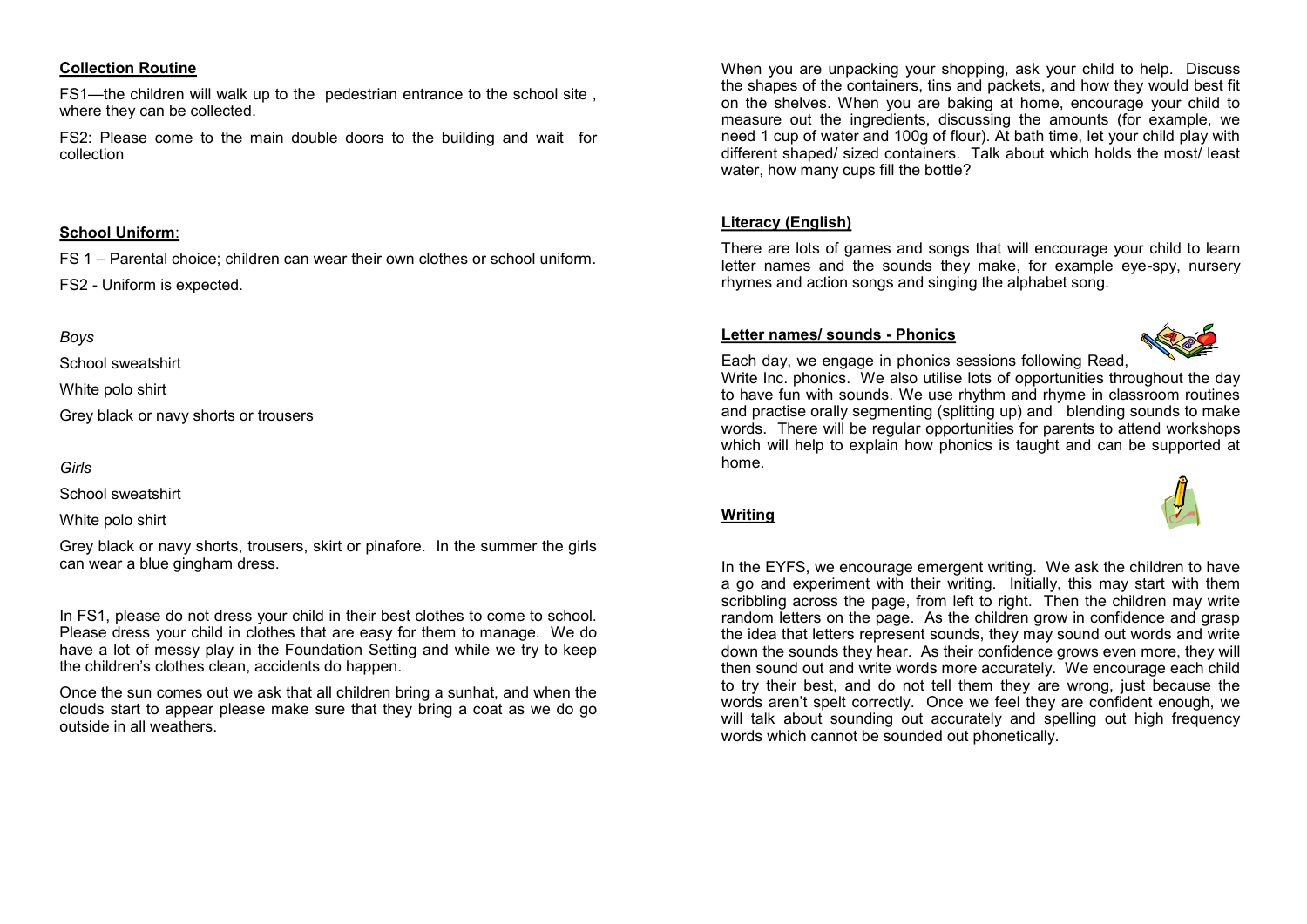FS2 children will be working towards their Early Learning Goals which are structured within the seven Areas of Learning and Development:

- Personal, social and emotional development;
- Physical development;
- Communication and Language;
- Literacy;
- Mathematics:
- Understanding the World;
- Expressive Arts and Design

Practitioners keep records of children's learning journeys (their progress through the Developmental Matters Framework and towards the ELGs.) This information contributes to the EYFS Profile and Learning Journey—a summary of children's achievement throughout the EYFS. This is reported to MOD Schools at the end of EYFS, and shared with parents. The profile is an important record which can be shared between setting or with other professionals, for example, at transition times or when multi-agency working is required.

### **Show and tell.**

Time is given to speaking and listening. If your child would like to bring something to share and talk about, it would be lovely to hear about it. If your child wants to bring something of personal interest or linked to the half termly theme this would be beneficial to the group.



#### **Mathematics**

When you are out with your child: Encourage them to count objects (for example, 'How many blue cars can you see?' Put 6 apples into a bag). Encourage your child to read numbers, on shopping lists, price tags, number plates, etc.

| FS2 PE Kit<br>Monday) | (Please make sure that your child's kit is sent in each |
|-----------------------|---------------------------------------------------------|
| Indoor PE Kit         | Outdoor PE Kit                                          |
| <b>Black shorts</b>   | Tracksuit or sweatshirt                                 |
| T-shirt               | Jogging bottoms or Shorts                               |
| Plimsolls             | <b>Trainers</b>                                         |
|                       |                                                         |

Long hair must be tied back.

Children must not wear earrings for PE. (They must either be removed by you or your child or you should send in plasters to cover them)

**Jewellery** – No jewellery should be worn to school except plain stud earrings.

### **Labelling of clothes**

Please try to ensure your child's name is labelled in all their uniform. Nothing is worse than losing expensive clothing and it makes life a lot easier to be able to identify whose jumper or item belongs to whom.

**Snack and lunch**



In the Foundation Setting we use snack time as a social time where all the children can sit together and enjoy a snack. A fruit and/or veg snack and cup of milk is provided at no cost. We do ask that children bring their own named water bottles daily so that they can sip water throughout the day. This can be re-filled from our water coolers. If your child has any food allergies or dietary requirements we do ask that you let us know about them.

Children in FS2 will need to bring a packed lunch to school. We ask that you try to make it a healthy lunch although it is really important that the child likes what you put in their lunchbox as it can really upset a child if they do not like their lunch. The children will also need a drink. Please do not send fizzy drinks to school. We are a nut free school so we ask that you avoid products with nuts.

The children are supervised at lunchtime by members of the Foundation Team as well as other members of staff, so there will always be someone they are familiar with around. They will also monitor what the children are eating and encourage them to eat.